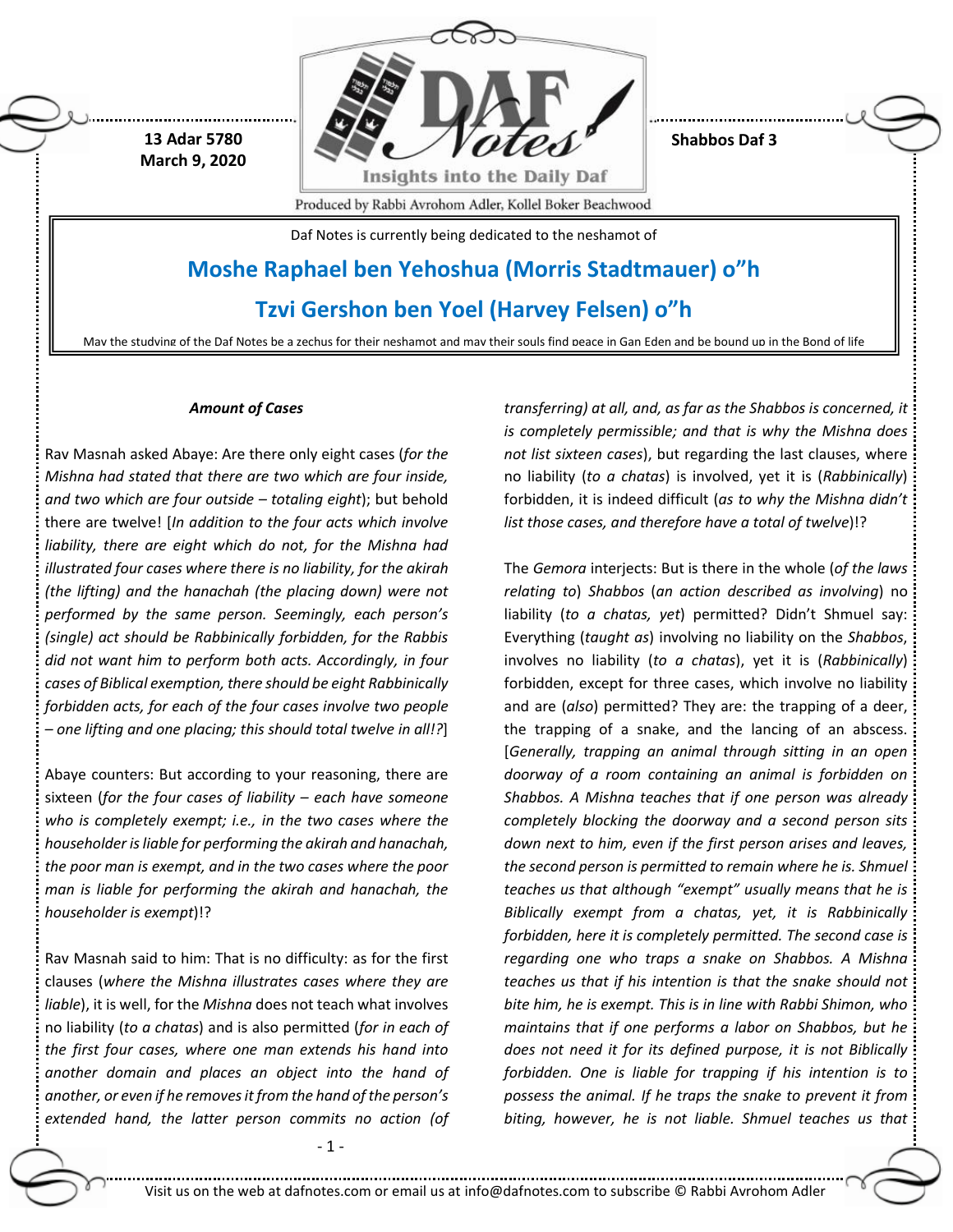

*although "exempt" usually means that he is Biblically exempt from a chatas, yet, it is Rabbinically forbidden, here it is completely permitted. The third case is regarding one who lances a boil on Shabbos. If his intention is to create an opening (one that will last for a considerable amount of time) for the boil, so that air can enter and the boil will heal, he is liable for performing themelachah of building. If his intention, however, was to remove the pus from the boil in order to alleviate the pain, and he is not particular if the hole closes up afterwards, he is exempt. This, again, is in line with Rabbi Shimon, who maintains that if one performs a labor on Shabbos, but he does not need it for its defined purpose, it is not Biblically forbidden. Shmuel teaches us that although "exempt" usually means that he is Biblically exempt from a chatas, yet, it is Rabbinically forbidden, here it is completely permitted.*]

The *Gemora* answers: Shmuel desires to say this (*that something is completely permitted*) only of exemptions where an act is performed (*such as trapping or lancing*); but as for exemptions where no act at all was done (*such as the first four cases of our Mishna, where the second person is basically passive*), there are many (*where "exempt" means that he is exempt, and it is permitted*)!

The *Gemora* returns to its original question: At any rate, there still are twelve!?

The *Gemora* answers: Exempted acts whereby one can come to the liability of a *chatas* (*sin-offering*) are counted; those whereby one cannot come to the liability of a *chatas* are not counted. [*The forbidden act of transferring an object from one domain to another consists of two components: lifting from one domain and placing it down in a second domain. The Mishna only counts the lifting as a Rabbinic prohibition, for a person who performs the lifting may come to place the object in the other domain as well. Thus, lifting is "an act where one can come to liability of a chatas." It is impossible, however, for a person who performs only the placing down of an object to come to perform a complete act of transfer, since another person has already performed the lifting. Therefore, even though he completes the transfer with his placing, his act is* 

*one "where one cannot come to liability of a chatas."*] (2b – 3a)

# *Performance by Two*

The *Gemora* asks: Both are exempt (*when one performs the "lifting," and the other places it down*)!? But between (*the two of*) them a (*complete*) action has been performed!?

The *Gemora* answers: It was taught in a *braisa*: Rebbe said: *From among the people of the land, by committing it*. Only he who performs the entire forbidden action (*is liable to a chatas*), but not he who performs a portion of it. If an individual person performs it, he is liable; if two perform it, they are exempt.

It was stated likewise: Rabbi Chiya bar Gamda said: It was "thrown" from the mouth of the assembly (*of scholars*), and they said: *By committing it* - if an individual person performs it, he is liable; if two perform it, they are exempt. (3a)

# *Lifting One's Body*

Rav inquired of Rebbe: If one fellow loads upon another food and drink (*in a private domain*), and he carries them outside, what is the law? Is the lifting of one's body (*when he begins to walk*) like the lifting of an object from its place, and so he is liable; or perhaps it is not so?

He replied: He is liable, and it is not like (*the case of*) his hand. [*Our Mishna stated that if an object is placed in the poor man's extended hand (in a private domain), and he withdraws it (and brings it into the public domain, and then he places it down there), he is exempt. Rebbe is asking: Why don't we say that the removal of his hand is like the lifting of one's body? It should be regarded as a "lifting," and he should be liable!?*] What is the reason (*for the distinction*)? His body is at rest, whereas his hand is not at rest. [*A person's body is not similar to his hand, as one's body is at rest, while his hand is not at rest. In order for an act of lifting to be considered an akirah, an item must be lifted from a state of rest. A body is considered at rest, for it rests upon the ground; that is why commencing to walk is regarded as "lifting." A hand extended*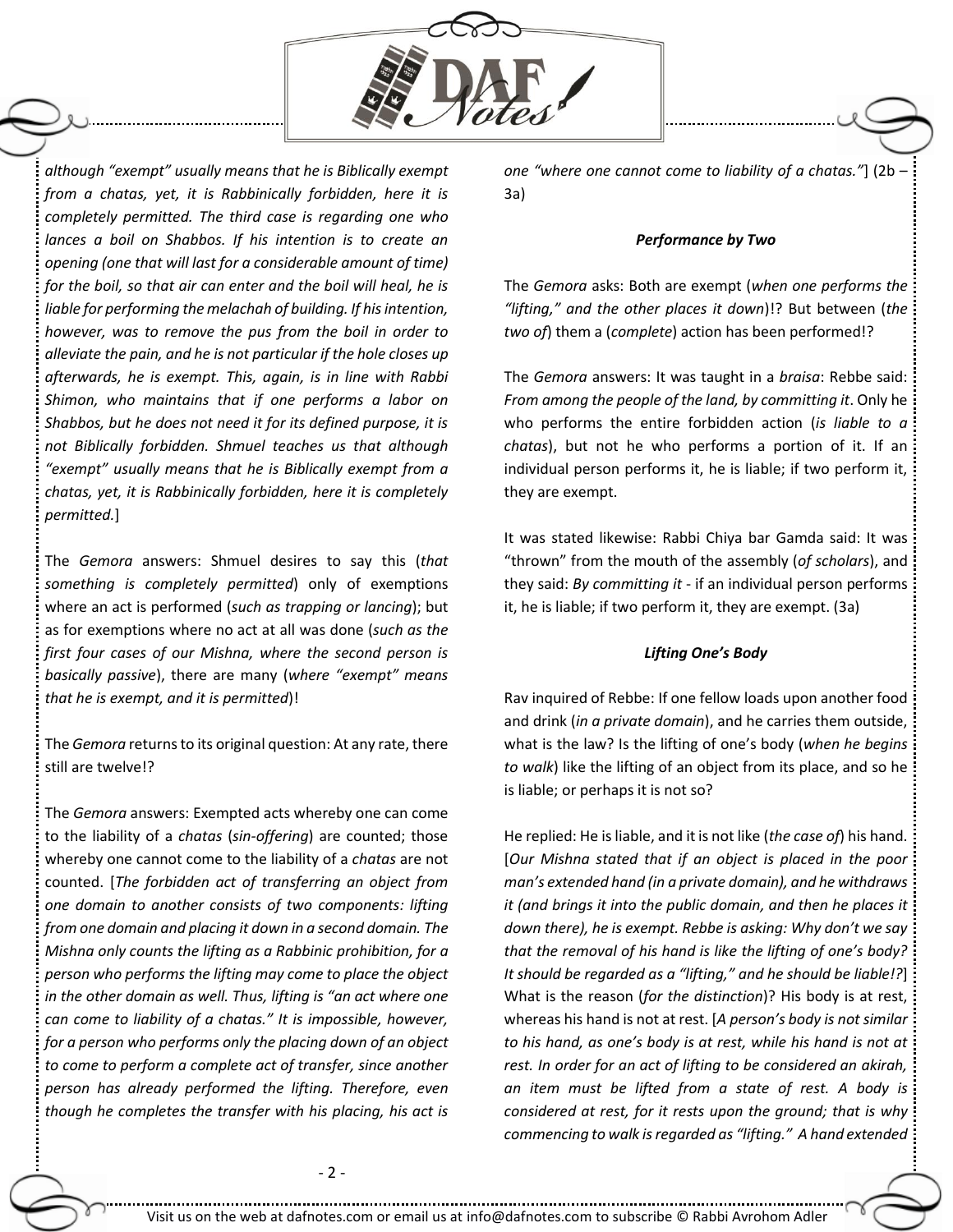

*into another domain, by contrast, is not considered at rest, because it is not at rest upon the ground of the domain in which it is located. Therefore, removing it into another domain is not regarded as an akirah.*]

Rabbi Chiya said to Rav: Son of nobles! Have I not told you that when Rebbe is engaged in one Tractate, you must not question him about another, lest he will not be familiar with it (*and perhaps, he will answer incorrectly*), for if Rebbe were not a great man, you might have put him to shame, for he might have answered you incorrectly. He has now answered you correctly, for it was taught in a *braisa*: If one was laden with food and drink while it was yet day, and he carries them out after dark, he is liable, because it is not like his hand. (3a – 3b)

### *Status of a Man's Hand*

Abaye said: It is obvious to me that a man's hand (*which is extended into a different domain*) is neither like a public domain (*when he is standing in a public domain*), nor is it like a private domain (*when he is standing in a private domain*). That it is not like a public domain may be proven from the case of the poor man's hand (*for the Mishna rules that the householder is exempt when he removes an object from the outstretched hand of the poor man; now, if his hand would be like a public domain, for that is where he is standing, the householder should be liable for transferring the object from a public domain to a private one*). That it is not like a private domain may be proven from the case of the householder's hand (*for the Mishna rules that the poor man is exempt when he removes an object from the outstretched hand of the householder; now, if his hand would be like a private domain, for that is where he is standing, the poor man should be liable for transferring the object from a private domain to a public one*). (3b)

#### *Did the Rabbis Impose a Penalty?*

Abaye inquired: Can a man's hand (*which is extended into a different domain*) become as a *karmelis*? [*A karmelis is an area which is neither a public nor private domain – it is neutral, known as an exempt area. By Biblical law, one may* 

*carry from a karmelis to a public or a private domain, or vice versa. However, regarding certain exempt areas, the Rabbis decreed that one may not carry from a karmelis to a public or a private domain, or vice versa. Now, as the Gemora has stated, when one stretches out his hand into another domain, it does not enjoy the body's status. Yet, Abaye wonders if perhaps, it does occupy the intermediate status of a karmelis, and since it holds an object, its owner shall be forbidden to withdraw it until the termination of the Shabbos?*] Did the Rabbis penalize him not to draw it back to himself, or not? [*Perhaps, since he has violated a Rabbinic decree by extending his laden hand into another domain, the Rabbis decreed that he must remain in that state the entire Shabbos, for his hand is regarded as a karmelis, and one cannot carry from a karmelis into another domain.*]

The *Gemora* attempts to prove this from the following *braisa*: If one's hand is filled with fruit and he stretches it outside (*to a public domain*), one *braisa* taught that he may not draw it back, whereas another *braisa* taught that he may draw it back. Surely, they differ regarding this exact point: one master holds that it (*the hand*) is like a *karmelis* (*and therefore he is prohibited from drawing his hand back into the private domain*), and the other holds that it is not!?

All agree that it is like a *karmelis*, yet there is no difficulty, for one *braisa* refers to a case where it is below ten *tefachim* (*handbreadths*), and the other *braisa* refers to a case where it is above ten *tefachim*. [*If the hand is within ten tefachim from the ground, it is in a public domain, and therefore the Rabbis penalized him for extending a laden hand into a public domain, and therefore he must not withdraw it. However, if it is above ten tefachim, it is not regarded as public domain space, but rather, it is a place of non-liability – an exempt place; he therefore did not do anything wrong in the first instance, hence he is not penalized.*]

Alternatively, both *braisos*refer to a case where his hand was below ten *tefachim*, and both *braisos* hold that it is not like a *karmelis*, yet there is no difficulty, for one *braisa* speaks of a case while it is yet daytime (*when he extended his hand*), and the other *braisa* speaks of a case when it is already dark (*the Shabbos has commenced*). If he extended his (*laden*) hand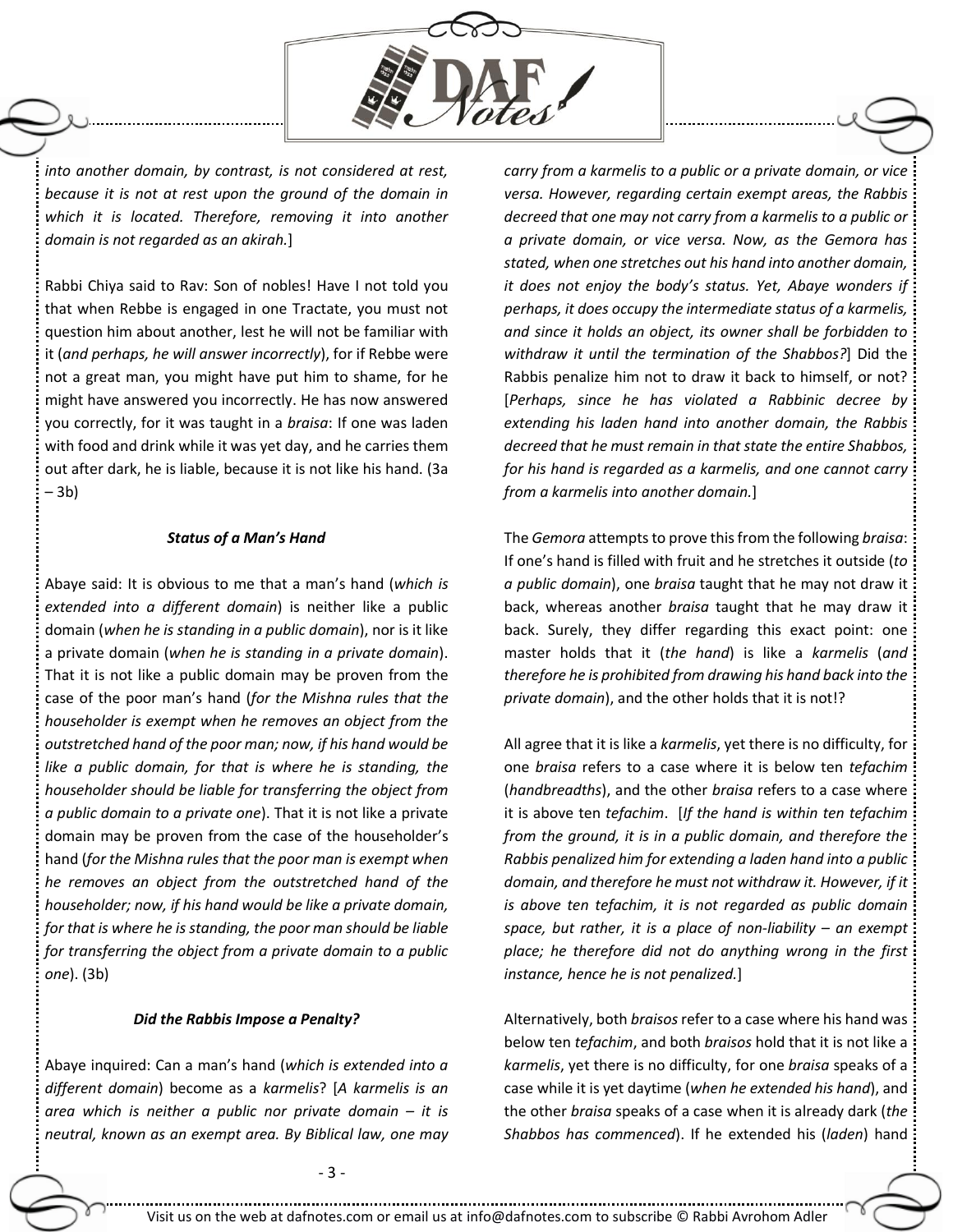

while it is yet day, the Rabbis did not penalize him; if, however, it was after sunset, the Rabbis penalized him. [*Rashi explains that, at this point of the Gemora, the logic is different than previously assumed. Although his hand is not regarded as a karmelis, the Rabbis, nevertheless, penalized him for extending his laden hand into another domain on the Shabbos.*]

The *Gemora* asks: On the contrary, the logic is the reverse!? If he extends his (*laden*) hand by day, so that if he throws it (*the object*) down (*into the public domain*), he would not come to the liability of a *chatas* (*since he did not perform a complete forbidden act on the Shabbos, for his initial lifting was done before the commencement of the Shabbos*), let the Rabbis penalize him (*that he must not withdraw his hand, for even if he chooses not to obey the Rabbis, and he discards the object, he has not committed a more grievous transgression – a Biblical one*), but if he extends his (*laden*) hand after nightfall, so that if he throws it down (*into the public domain*), he would incur the liability of a *chatas*, the Rabbis should not penalize him (*and allow him to withdraw his hand into the private domain, for this way, he will not commit a more grievous transgression*).

The *Gemora* notes: Now, since we do not answer like this, you may resolve the inquiry of Rav Bibi bar Abaye, for Rav Bibi bar Abaye inquired: If (*on Shabbos*) a person attached a loaf (*of bread; i.e., the dough*) to (*the wall of*) an oven (*which is the manner that they baked bread in those times*), do the Rabbis permit him to remove it before he incurs the liability of a *chatas*, or not? [*If it remains in the oven until it is baked, he incurs a chatas for baking on the Shabbos. On the other hand, it is Rabbinically forbidden to remove bread from the oven on the Shabbos. Rav Bibi inquires as follows: Is it preferable to violate a Rabbinic decree outright – by removing the dough, in order to save oneself from violating an even more grievous transgression – the Biblical prohibition against baking?*] Now, you may resolve that they do not permit it! [*For according to the last answer, if one extended his laden hand into a public domain on Shabbos, the Rabbis penalized him from withdrawing his hand. This is so – even though if he discards the object into the public domain (in order to ease the burden of leaving his hand there the entire Shabbos), he will have* 

*violated a more grievous transgression – a Biblical one. Accordingly, here as well, he cannot violate the Rabbinic decree of removing the dough from the oven, even though this will lead to a Biblical transgression of baking on Shabbos.*]

The *Gemora* states that this is no difficulty, for indeed it does resolve it!

Alternatively, the *Gemora* answers that you cannot resolve it, and yet, the two conflicting *braisos* can be answered as follows: One *braisa* refers to a case where he extended his laden hand inadvertently, whereas the other *braisa* refers to a deliberate act. Where it is inadvertent, the Rabbis did not penalize him for it; where, however, it is deliberate, the Rabbis did penalize him. [*See Rashi who explains why Rav Bibi's inquiry cannot still be resolved from here.*]

Alternatively, we can answer that both *braisos* refer to an inadvertent act, but here they differ as to whether they the Rabbis penalized an unwitting offender on account of a deliberate one: one master (*the Tanna of the first braisa*) holds that they did penalize an unwitting offender on account of a deliberate one (*and therefore, he cannot withdraw his hand*); the other master holds that they did not penalize an unwitting offender on account of a deliberate one.

Alternatively, we can answer that both *braisos* maintain that they did not penalize (*an unwitting offender on account of a deliberate one*), yet there is no difficulty, for one *braisa* refers to a case (*where he wants to withdraw his hand back*) to the same courtyard (*and then it would be permitted*), whereas the other *braisa* refers to a case (*where he wants to withdraw his hand*) to a different yard (*and the Rabbis forbade him from throwing the object into an adjacent private domain*). (3b – 4a)

# **INSIGHTS TO THE DAF**

#### *Lifnei Iveir*

The *Gemora* stated that when the householder or the poor person is completely liable, then the other party is totally exempt.

- 4 -